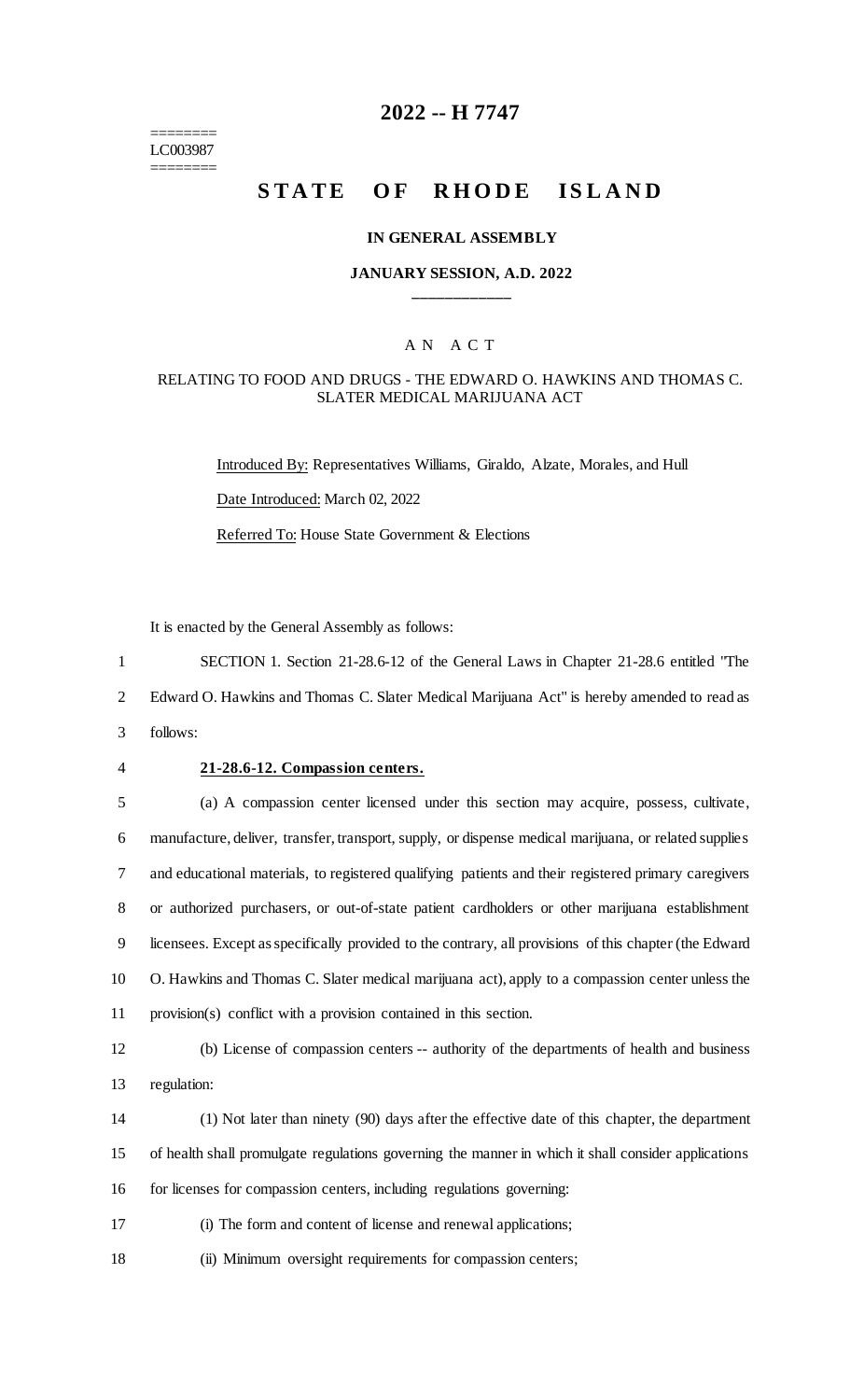(iii) Minimum record-keeping requirements for compassion centers;

(iv) Minimum security requirements for compassion centers; and

 (v) Procedures for suspending, revoking, or terminating the license of compassion centers that violate the provisions of this section or the regulations promulgated pursuant to this subsection.

 (2) Within ninety (90) days of the effective date of this chapter, the department of health shall begin accepting applications for the operation of a single compassion center.

 (3) Within one hundred fifty (150) days of the effective date of this chapter, the department of health shall provide for at least one public hearing on the granting of an application to a single compassion center.

 (4) Within one hundred ninety (190) days of the effective date of this chapter, the department of health shall grant a single license to a single compassion center, providing at least one applicant has applied who meets the requirements of this chapter.

 (5) If at any time after fifteen (15) months after the effective date of this chapter, there is no operational compassion center in Rhode Island, the department of health shall accept applications, provide for input from the public, and issue a license for a compassion center if a qualified applicant exists.

 (6) Within two (2) years of the effective date of this chapter, the department of health shall begin accepting applications to provide licenses for two (2) additional compassion centers. The department shall solicit input from the public, and issue licenses if qualified applicants exist.

 (7)(i) Any time a compassion center license is revoked, is relinquished, or expires on or before December 31, 2016, the department of health shall accept applications for a new compassion center.

 (ii) Any time a compassion center license is revoked, is relinquished, or expires on or after January 1, 2017, the department of business regulation shall accept applications for a new compassion center.

 (8)(i) If at any time after three (3) years after the effective date of this chapter and on or before December 31, 2016, fewer than three (3) compassion centers are holding valid licenses in Rhode Island, the department of health shall accept applications for a new compassion center. If at any time on or after January 1, 2017, fewer than three (3) compassion centers are holding valid licenses in Rhode Island, the department of business regulation shall accept applications for a new compassion center. There shall be nine (9) compassion centers that may hold valid licenses at one time. If at any time on or after July 1, 2019, fewer than nine (9) compassion centers are holding valid licenses in Rhode Island, the department of business regulation shall accept applications for new compassion centers and shall continue the process until nine (9) licenses have been issued by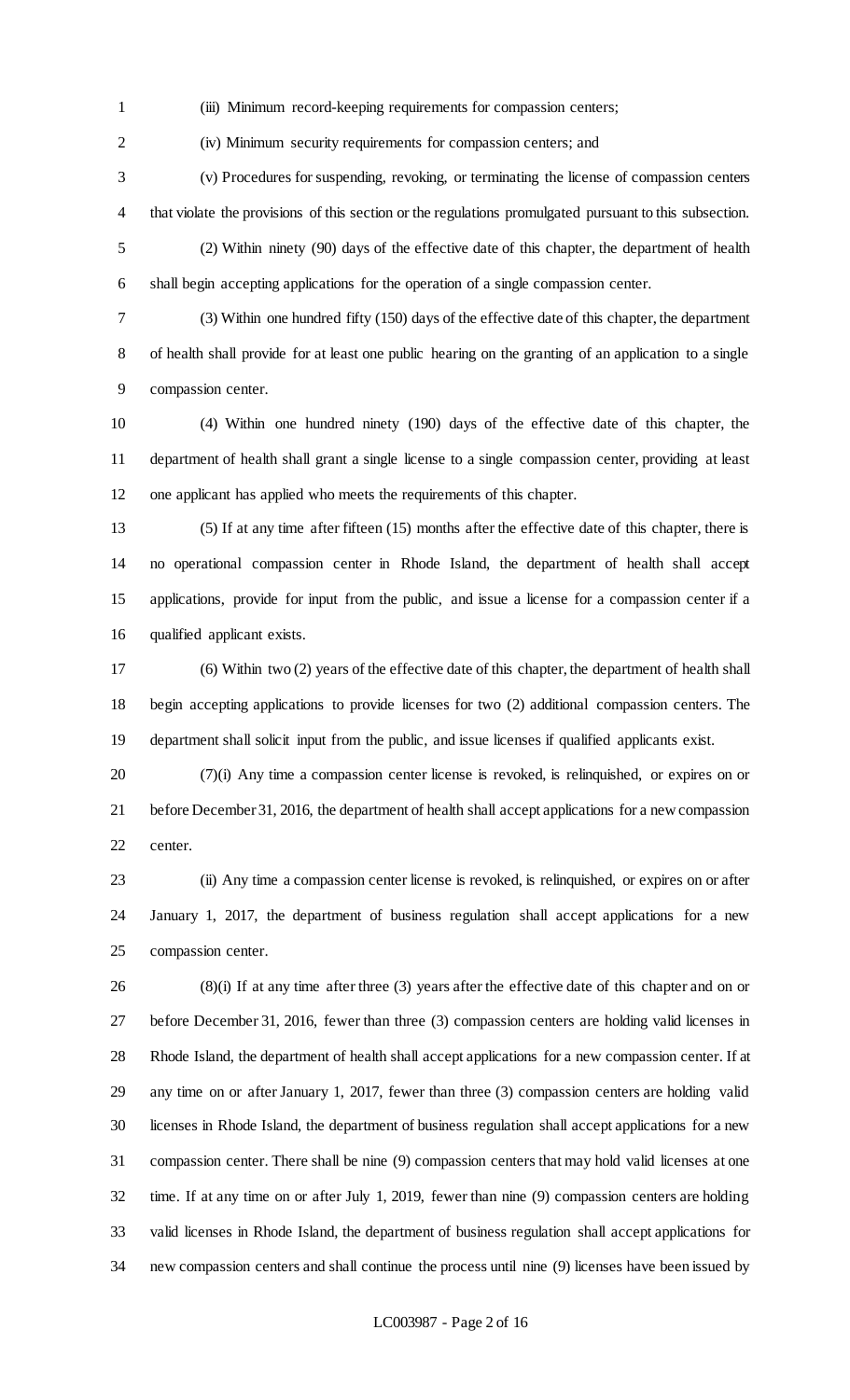the department of business regulation.

 (9) Any compassion center application selected for approval by the department of health on or before December 31, 2016, or selected for approval by the department of business regulation on or after January 1, 2017, shall remain in full force and effect, notwithstanding any provisions of this chapter to the contrary, and shall be subject to state law adopted herein and rules and regulations adopted by the departments of health and business regulation subsequent to passage of this legislation.

 (10) A licensed cultivator may apply for, and be issued, an available compassion center license, provided that the licensed cultivation premises is disclosed on the compassion center application as the permitted second location for growing medical marijuana in accordance with subsection (c)(i) of this section. If a licensed cultivator is issued an available compassion center license, their cultivation facility license will merge with and into their compassion center license in accordance with regulations promulgated by the department of business regulation. Once merged, the cultivation of medical marijuana may then be conducted under the compassion center license in accordance with this section and the cultivation license will be considered null and void and of no further force or effect.

(c) Compassion center and agent applications and license:

 (1) Each application for a compassion center shall be submitted in accordance with regulations promulgated by the department of business regulation and shall include, but not be limited to:

 (i) A non-refundable application fee paid to the department in the amount of ten thousand dollars (\$10,000);

 (ii) The proposed legal name and proposed articles of incorporation of the compassion center;

 (iii) The proposed physical address of the compassion center, if a precise address has been determined, or, if not, the general location where it would be located. This may include a second location for the cultivation of medical marijuana;

 (iv) A description of the enclosed, locked facility that would be used in the cultivation of medical marijuana;

 (v) The name, address, and date of birth of each principal officer and board member of the compassion center;

 (vi) Proposed security and safety measures that shall include at least one security alarm system for each location, planned measures to deter and prevent the unauthorized entrance into areas containing marijuana and the theft of marijuana, as well as a draft, employee-instruction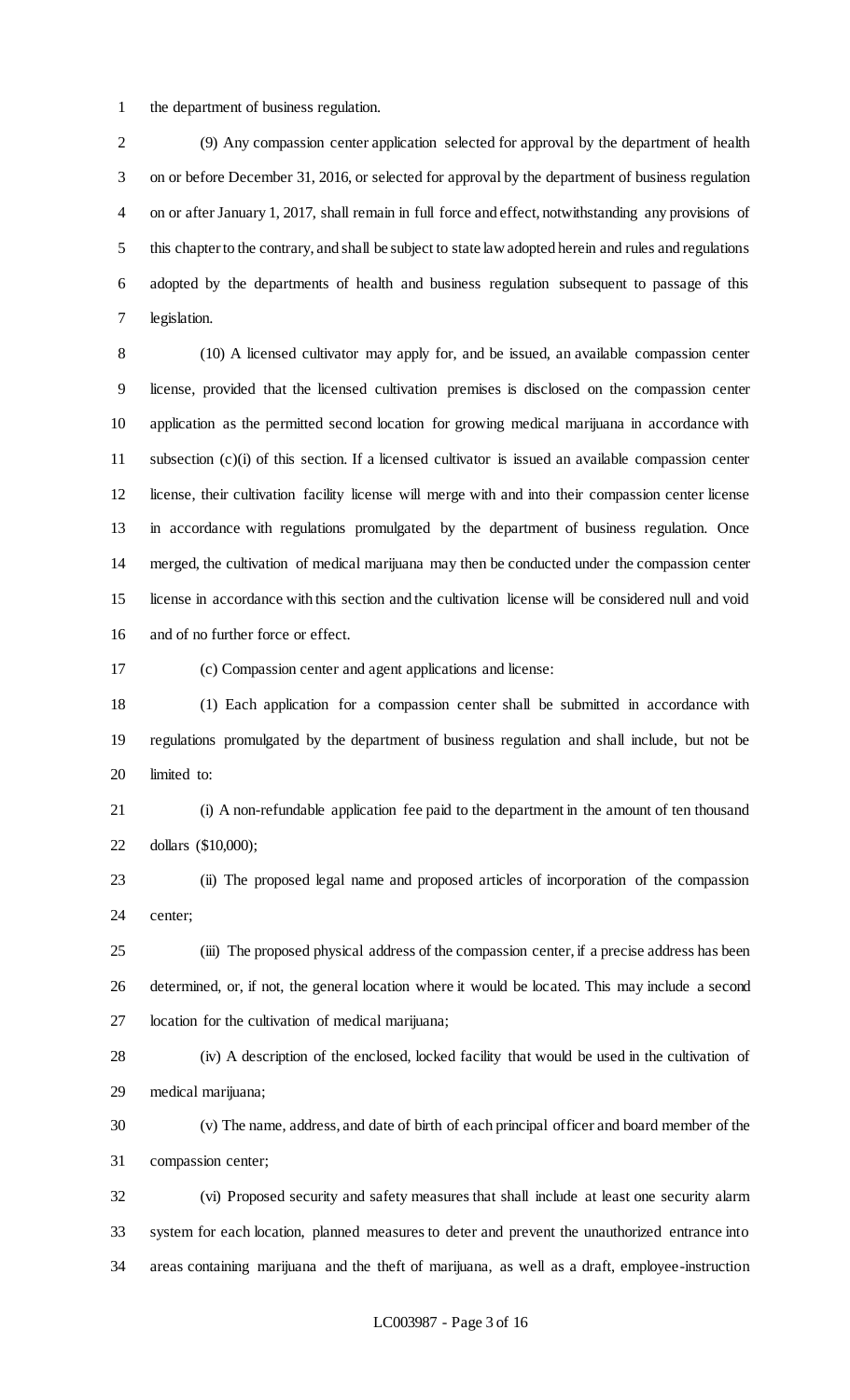manual including security policies, safety and security procedures, personal safety, and crime-

prevention techniques; and

(vii) Proposed procedures to ensure accurate record keeping.

 (2)(i) For applications submitted on or before December 31, 2016, any time one or more compassion center license applications are being considered, the department of health shall also allow for comment by the public and shall solicit input from registered qualifying patients, registered primary caregivers, and the towns or cities where the applicants would be located;

 (ii) For applications submitted on or after January 1, 2017, any time one or more compassion center license applications are being considered, the department of business regulation shall also allow for comment by the public and shall solicit input from registered qualifying patients, registered primary caregivers, and the towns or cities where the applicants would be located.

 (3) Each time a new compassion center license is issued, the decision shall be based upon the overall health needs of qualified patients and the safety of the public, including, but not limited to, the following factors:

(i) Convenience to patients from areas throughout the state of Rhode Island;

 (ii) The applicant's ability to provide a steady supply to the registered qualifying patients in the state;

(iii) The applicant's experience running a non-profit or business;

(iv) The interests of qualifying patients regarding which applicant be granted a license;

 (v) The interests of the city or town where the dispensary would be located taking into consideration need and population;

 (vi) Nothing herein shall prohibit more than one compassion center being geographically located in any city or town;

 (vii) The sufficiency of the applicant's plans for record keeping and security, which records shall be considered confidential healthcare information under Rhode Island law and are intended to be deemed protected healthcare information for purposes of the Federal Health Insurance Portability and Accountability Act of 1996, as amended; and

 (viii) The sufficiency of the applicant's plans for safety and security, including proposed location, security devices employed, and staffing.

(4) A compassion center approved by the department of health on or before December 31,

2016, shall submit the following to the department before it may begin operations:

(i) A fee paid to the department in the amount of five thousand dollars (\$5,000);

(ii) The legal name and articles of incorporation of the compassion center;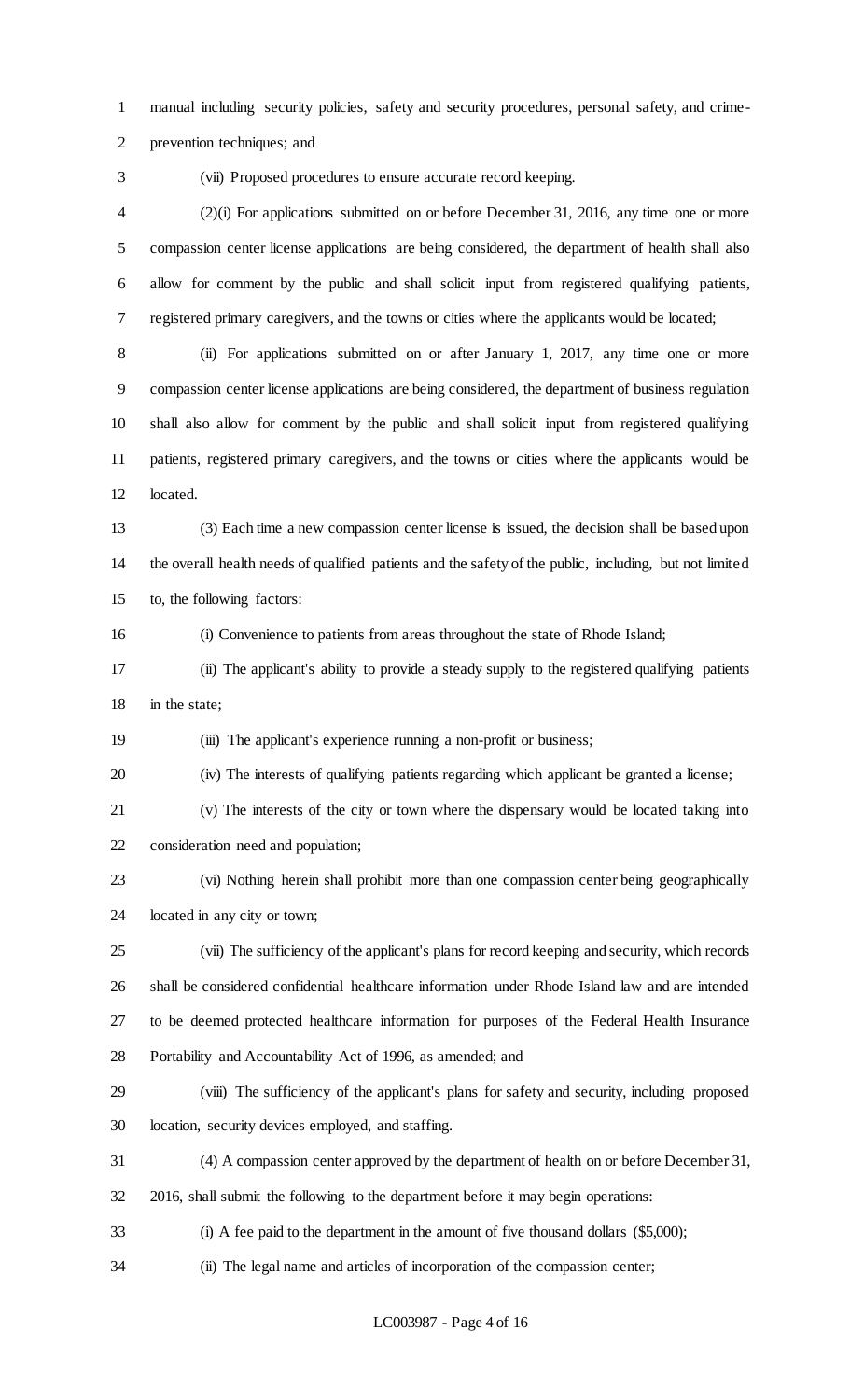(iii) The physical address of the compassion center; this may include a second address for the secure cultivation of marijuana; (iv) The name, address, and date of birth of each principal officer and board member of the compassion center; and (v) The name, address, and date of birth of any person who will be an agent of, employee, or volunteer of the compassion center at its inception. (5)(i) A compassion center approved or renewed by the department of business regulation on or after January 1, 2017, but before July 1, 2019, shall submit materials pursuant to regulations promulgated by the department of business regulation before it may begin operations: (A) A fee paid to the department in the amount of five thousand dollars (\$5,000); (B) The legal name and articles of incorporation of the compassion center; (C) The physical address of the compassion center; this may include a second address for the secure cultivation of medical marijuana; (D) The name, address, and date of birth of each principal officer and board member of the compassion center; (E) The name, address, and date of birth of any person who will be an agent, employee, or volunteer of the compassion center at its inception. (ii) A compassion center approved or renewed by the department of business regulation on or after July 1, 2019, shall submit materials pursuant to regulations promulgated by the department of business regulation before it may begin operations, which shall include but not be limited to: (A) A fee paid to the department in the amount of five hundred thousand dollars (\$500,000); (B) The legal name and articles of incorporation of the compassion center; (C) The physical address of the compassion center; this may include a second address for the secure cultivation of medical marijuana; (D) The name, address, and date of birth of each principal officer and board member of the compassion center, and any person who has a direct or indirect ownership interest in any marijuana establishment licensee, which ownership interest shall include, but not be limited to, any interests arising pursuant to the use of shared management companies, management agreements or other agreements that afford third-party management or operational control, or other familial or business relationships between compassion center or cultivator owners, members, officers, directors, managers, investors, agents, or key persons that effect dual license interests as determined by the department of business regulation; (E) The name, address, and date of birth of any person who will be an agent, employee, or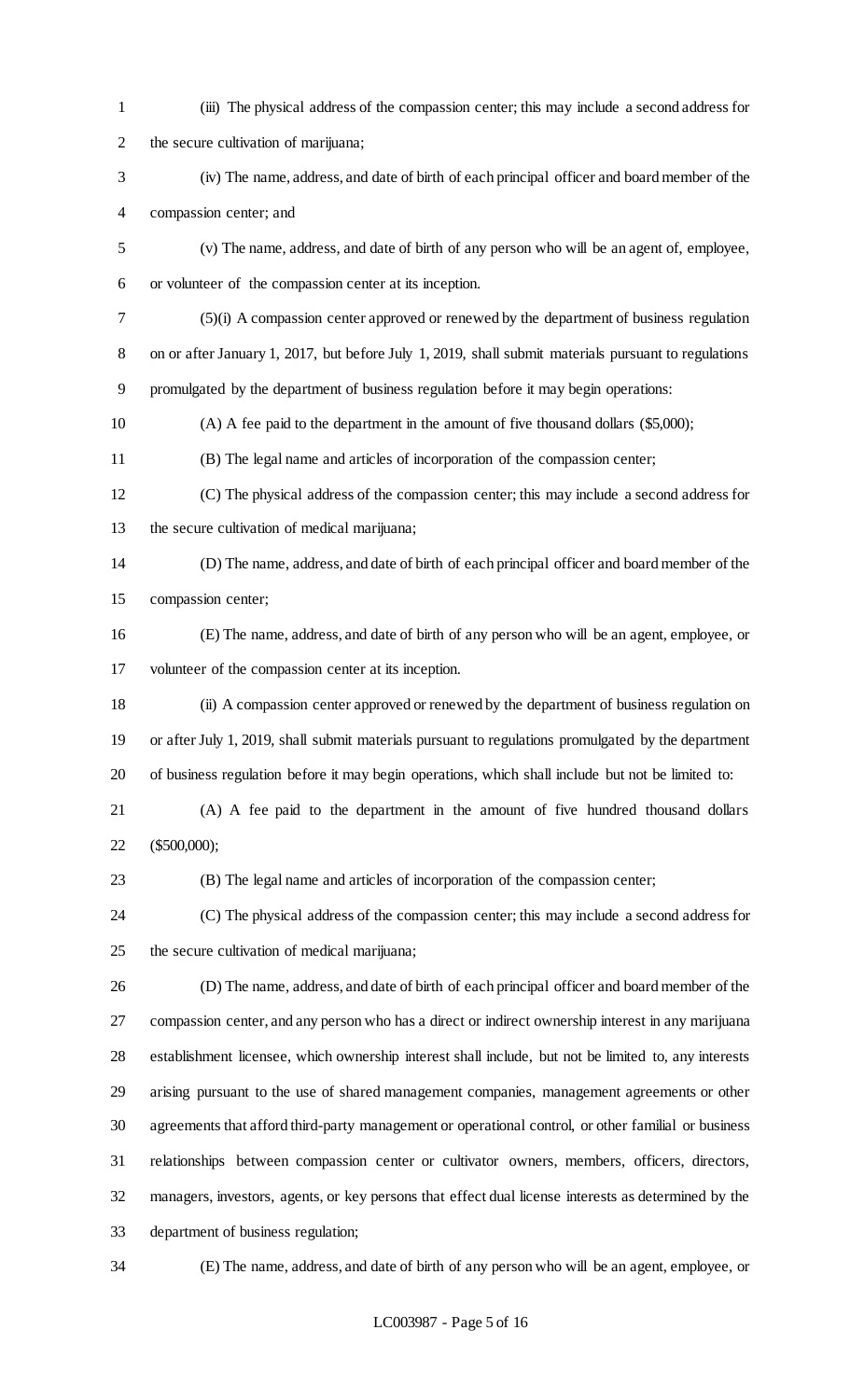volunteer of the compassion center at its inception.

 (6) Except as provided in subsection (c)(7) of this section, the department of health or the department of business regulation shall issue each principal officer, board member, agent, volunteer, and employee of a compassion center a registry identification card or renewal card after receipt of the person's name, address, date of birth; a fee in an amount established by the department of health or the department of business regulation; and, except in the case of an employee, notification to the department of health or the department of business regulation by the department of public safety division of state police, attorney general's office, or local law enforcement that the registry identification card applicant has not been convicted of a felony drug offense or has not entered a plea of nolo contendere for a felony drug offense and received a sentence of probation. Each card shall specify that the cardholder is a principal officer, board member, agent, volunteer, or employee of a compassion center and shall contain the following:

 (i) The name, address, and date of birth of the principal officer, board member, agent, volunteer, or employee;

 (ii) The legal name of the compassion center to which the principal officer, board member, agent, volunteer, or employee is affiliated;

(iii) A random identification number that is unique to the cardholder;

(iv) The date of issuance and expiration date of the registry identification card; and

 (v) A photograph, if the department of health or the department of business regulation decides to require one.

 (7) Except as provided in this subsection, neither the department of health nor the department of business regulation shall issue a registry identification card to any principal officer, board member, or agent, of a compassion center who has been convicted of a felony drug offense or has entered a plea of nolo contendere for a felony drug offense and received a sentence of probation. If a registry identification card is denied, the compassion center will be notified in writing of the purpose for denying the registry identification card. A registry identification card may be granted if the offense was for conduct that occurred prior to the enactment of the Edward O. Hawkins and Thomas C. Slater medical marijuana act or that was prosecuted by an authority other than the state of Rhode Island and for which the Edward O. Hawkins and Thomas C. Slater medical marijuana act would otherwise have prevented a conviction.

 (i) All registry identification card applicants shall apply to the department of public safety division of state police, the attorney general's office, or local law enforcement for a national criminal identification records check that shall include fingerprints submitted to the federal bureau of investigation. Upon the discovery of a felony drug offense conviction or a plea of nolo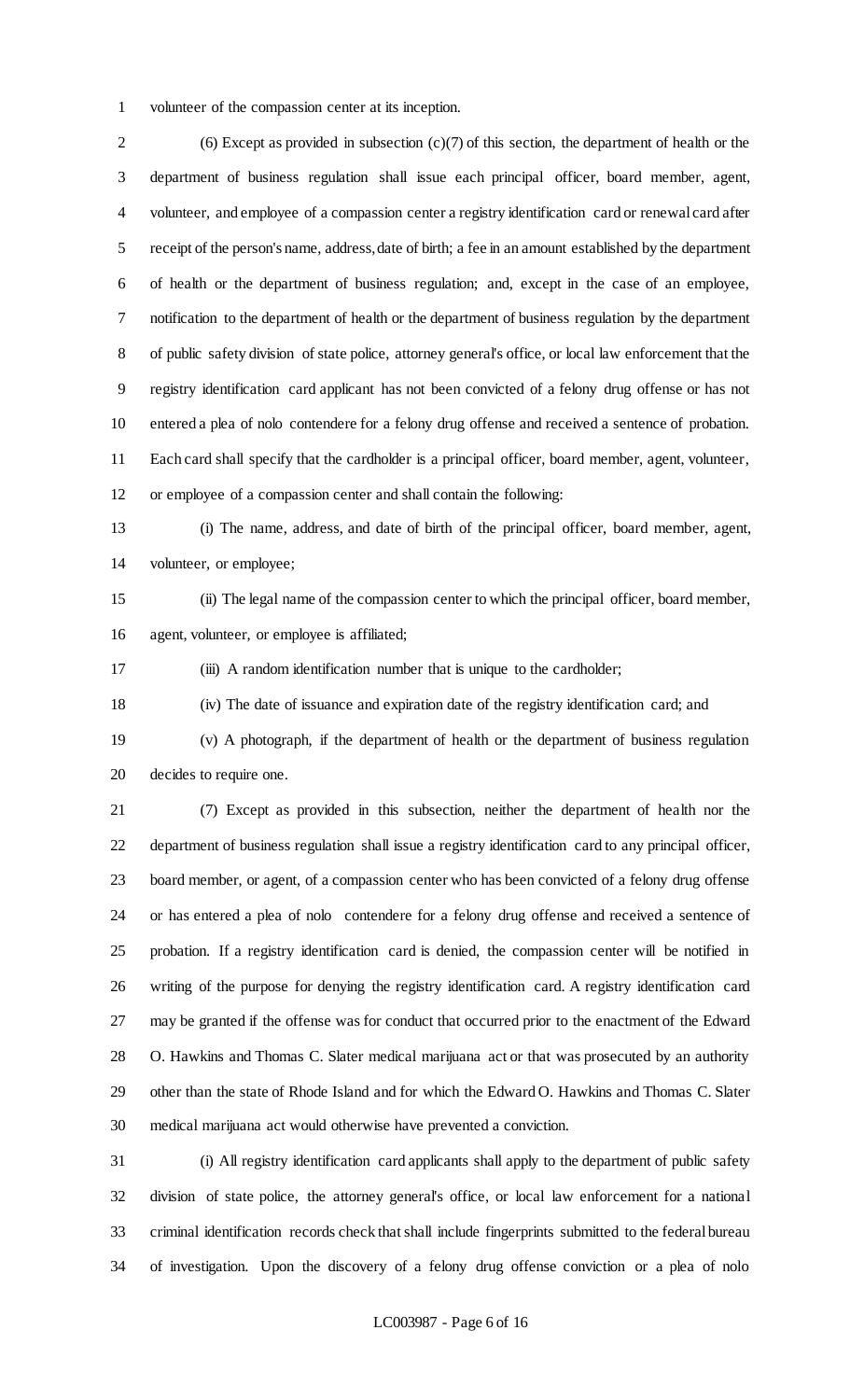contendere for a felony drug offense with a sentence of probation, and in accordance with the rules promulgated by the department of health and the department of business regulation, the department of public safety division of state police, the attorney general's office, or local law enforcement shall inform the applicant, in writing, of the nature of the felony and the department of public safety division of state police shall notify the department of health or the department of business regulation, in writing, without disclosing the nature of the felony, that a felony drug offense conviction or a plea of nolo contendere for a felony drug offense with probation has been found.

 (ii) In those situations in which no felony drug offense conviction or plea of nolo contendere for a felony drug offense with probation has been found, the department of public safety division of state police, the attorney general's office, or local law enforcement shall inform the applicant and the department of health or the department of business regulation, in writing, of this fact.

 (iii) All registry identification card applicants, except for employees with no ownership, equity, financial interest, or managing control of a marijuana establishment license, shall be responsible for any expense associated with the criminal background check with fingerprints.

 (8) A registry identification card of a principal officer, board member, agent, volunteer, employee, or any other designation required by the department of business regulation shall expire one year after its issuance, or upon the expiration of the licensed organization's license, or upon the termination of the principal officer, board member, agent, volunteer, or employee's relationship with the compassion center, whichever occurs first.

 (9) A compassion center cardholder shall notify and request approval from the department of business regulation of any change in his or her name or address within ten (10) days of the change. A compassion center cardholder who fails to notify the department of business regulation of any of these changes is responsible for a civil infraction, punishable by a fine of no more than one hundred fifty dollars (\$150).

 (10) When a compassion center cardholder notifies the department of health or the department of business regulation of any changes listed in this subsection, the department shall issue the cardholder a new registry identification card within ten (10) days of receiving the updated information and a ten-dollar (\$10.00) fee.

 (11) If a compassion center cardholder loses his or her registry identification card, he or she shall notify the department of health or the department of business regulation and submit a ten- dollar (\$10.00) fee within ten (10) days of losing the card. Within five (5) days, the department shall issue a new registry identification card with new random identification number.

(12) On or before December 31, 2016, a compassion center cardholder shall notify the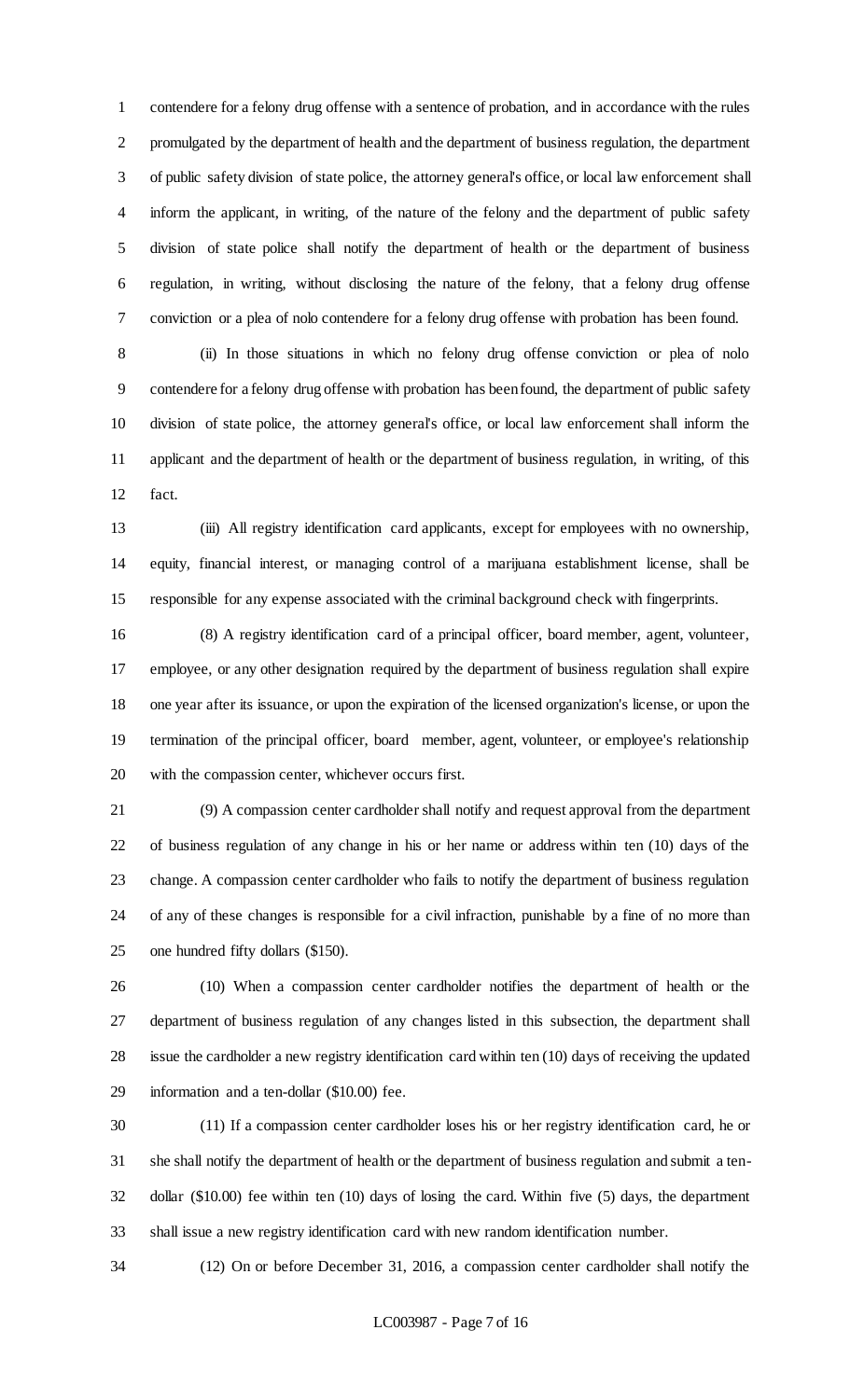department of health of any disqualifying criminal convictions as defined in subsection (c)(7) of this section. The department of health may choose to suspend and/or revoke his or her registry identification card after the notification.

 (13) On or after January 1, 2017, a compassion center cardholder shall notify the department of business regulation of any disqualifying criminal convictions as defined in subsection (c)(7) of this section. The department of business regulation may choose to suspend and/or revoke his or her registry identification card after the notification.

 (14) If a compassion center cardholder violates any provision of this chapter or regulations promulgated hereunder as determined by the departments of health and business regulation, his or her registry identification card may be suspended and/or revoked.

(d) Expiration or termination of compassion center:

 (1) On or before December 31, 2016, a compassion center's license shall expire two (2) years after its license is issued. On or after January 1, 2017, a compassion center's license shall expire one year after its license is issued. The compassion center may submit a renewal application beginning sixty (60) days prior to the expiration of its license.

 (2) The department of health or the department of business regulation shall grant a compassion center's renewal application within thirty (30) days of its submission if the following conditions are all satisfied:

 (i) The compassion center submits the materials required under subsections (c)(4) and (c)(5) of this section, including a five-hundred-thousand-dollar (\$500,000) fee;

 (ii) The compassion center's license has never been suspended for violations of this chapter or regulations issued pursuant to this chapter; and

 (iii) The department of business regulation finds that the compassion center is adequately providing patients with access to medical marijuana at reasonable rates.

 (3) If the department of health or the department of business regulation determines that any 26 of the conditions listed in subsections  $(d)(2)(i) - (iii)$  of this section have not been met, the department may begin an open application process for the operation of a compassion center. In granting a new license, the department of health or the department of business regulation shall consider factors listed in subsection (c)(3) of this section.

 (4) The department of business regulation shall issue a compassion center one or more thirty-day (30) temporary licenses after that compassion center's license would otherwise expire if the following conditions are all satisfied:

 (i) The compassion center previously applied for a renewal, but the department had not yet come to a decision;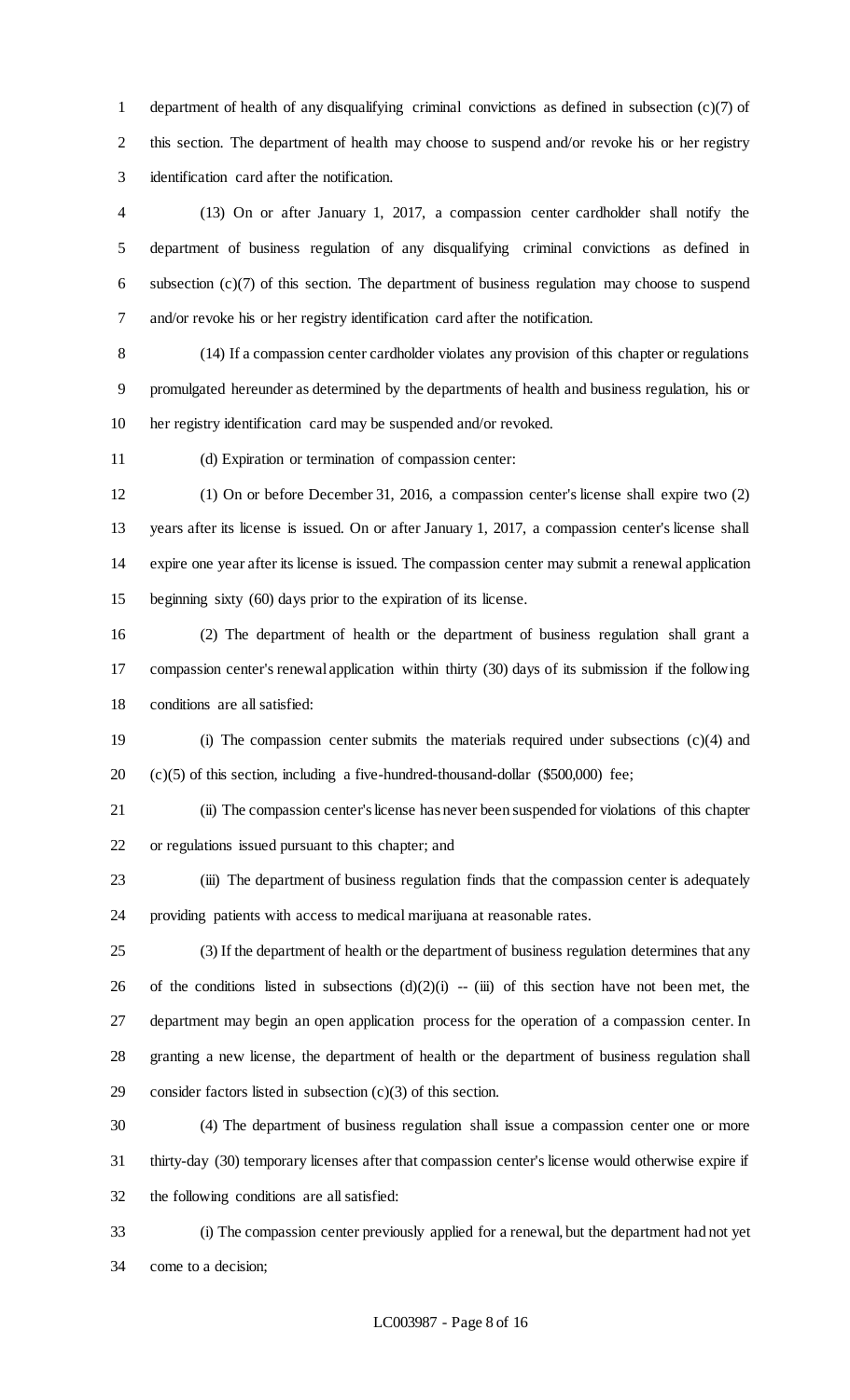- (ii) The compassion center requested a temporary license; and
- (iii) The compassion center has not had its license suspended or revoked due to violations of this chapter or regulations issued pursuant to this chapter.
- (5) A compassion center's license shall be denied, suspended, or subject to revocation if the compassion center:
- (i) Possesses an amount of marijuana exceeding the limits established by this chapter;
- (ii) Is in violation of the laws of this state;
- 

(iii) Is in violation of other departmental regulations;

 (iv) Employs or enters into a business relationship with a medical practitioner who provides written certification of a qualifying patient's medical condition; or

- (v) If any compassion center owner, member, officer, director, manager, investor, agent, or key person as defined in regulations promulgated by the department of business regulation, has any interest, direct or indirect, in another compassion center or another licensed cultivator, except as permitted in subsection (b)(10) of this section. Prohibited interests shall also include interests arising pursuant to the use of shared management companies, management agreements, or other agreements that afford third-party management or operational control, or other familial or business relationships between compassion center or cultivator owners, members, officers, directors, managers, investors, agents, or key persons that effect dual license interests as determined by the department of business regulation.
- (e) Inspection. Compassion centers are subject to reasonable inspection by the department of health, division of facilities regulation, and the department of business regulation. During an inspection, the departments may review the compassion center's confidential records, including its dispensing records, which shall track transactions according to qualifying patients' registry identification numbers to protect their confidentiality.
- 

(f) Compassion center requirements:

 (1) A compassion center shall be operated on a not-for-profit basis for the mutual benefit of its patients. A compassion center need not be recognized as a tax-exempt organization by the Internal Revenue Service. A compassion center shall be subject to regulations promulgated by the department of business regulation for general operations and record keeping, which shall include, but not be limited to:

- (i) Minimum security and surveillance requirements;
- (ii) Minimum requirements for workplace safety and sanitation;

(iii) Minimum requirements for product safety and testing;

(iv) Minimum requirements for inventory tracking and monitoring;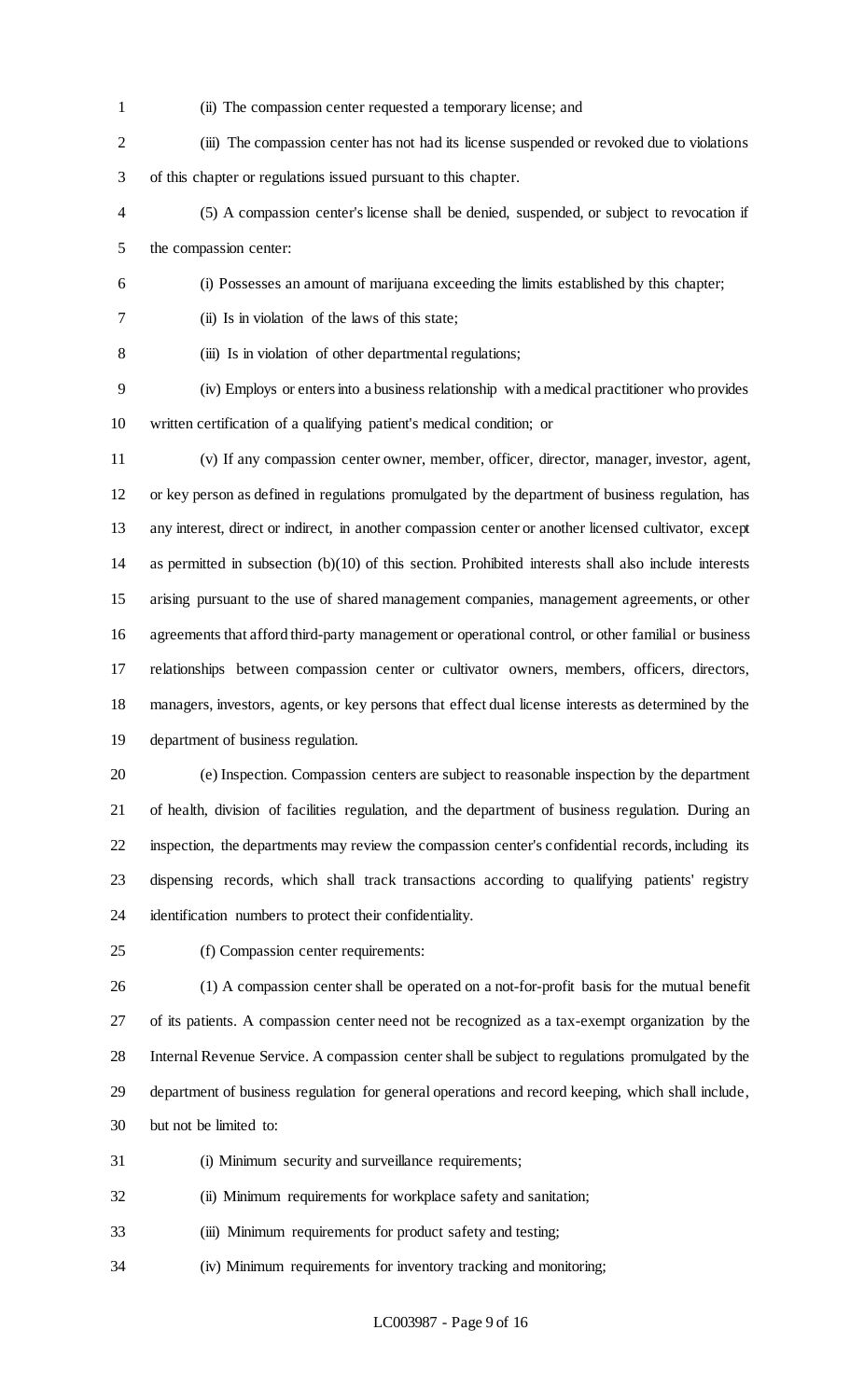(v) Minimum requirements for the secure transport and transfer of medical marijuana;

(vi) Minimum requirements to address odor mitigation;

(vii) Minimum requirements for product packaging and labeling;

(viii) Minimum requirements and prohibitions for advertising;

 (ix) Minimum requirements for the testing and destruction of marijuana. Wherever destruction of medical marijuana and medical marijuana product is required to bring a person or entity into compliance with any provision of this chapter, any rule or regulation promulgated thereunder, or any administrative order issued in accordance therewith, the director of the department of business regulation may designate his or her employees or agents to facilitate the destruction;

 (x) A requirement that if a compassion center violates this chapter, or any regulation thereunder, and the department of business regulation determines that violation does not pose an immediate threat to public health or public safety, the compassion center shall pay to the department of business regulation a fine of no less than five-hundred dollars (\$500); and

 (xi) A requirement that if a compassion center violates this chapter, or any regulation promulgated hereunder, and the department of business regulation determines that the violation poses an immediate threat to public health or public safety, the compassion center shall pay to the department of business regulation a fine of no less than two thousand dollars (\$2,000) and the department shall be entitled to pursue any other enforcement action provided for under this chapter and the regulations.

 (2) A compassion center may not be located within one thousand feet (1,000') of the property line of a preexisting public or private school.

 (3) On or before December 31, 2016, a compassion center shall notify the department of health within ten (10) days of when a principal officer, board member, agent, volunteer, or employee ceases to work at the compassion center. On or after January 1, 2017, a compassion center shall notify the department of business regulation within ten (10) days of when a principal officer, board member, agent, volunteer, or employee ceases to work at the compassion center. His or her card shall be deemed null and void and the person shall be liable for any penalties that may apply to any nonmedical possession or use of marijuana by the person.

 (4)(i) On or before December 31, 2016, a compassion center shall notify the department of health in writing of the name, address, and date of birth of any new principal officer, board member, agent, volunteer, or employee and shall submit a fee in an amount established by the department for a new registry identification card before that person begins his or her relationship with the compassion center;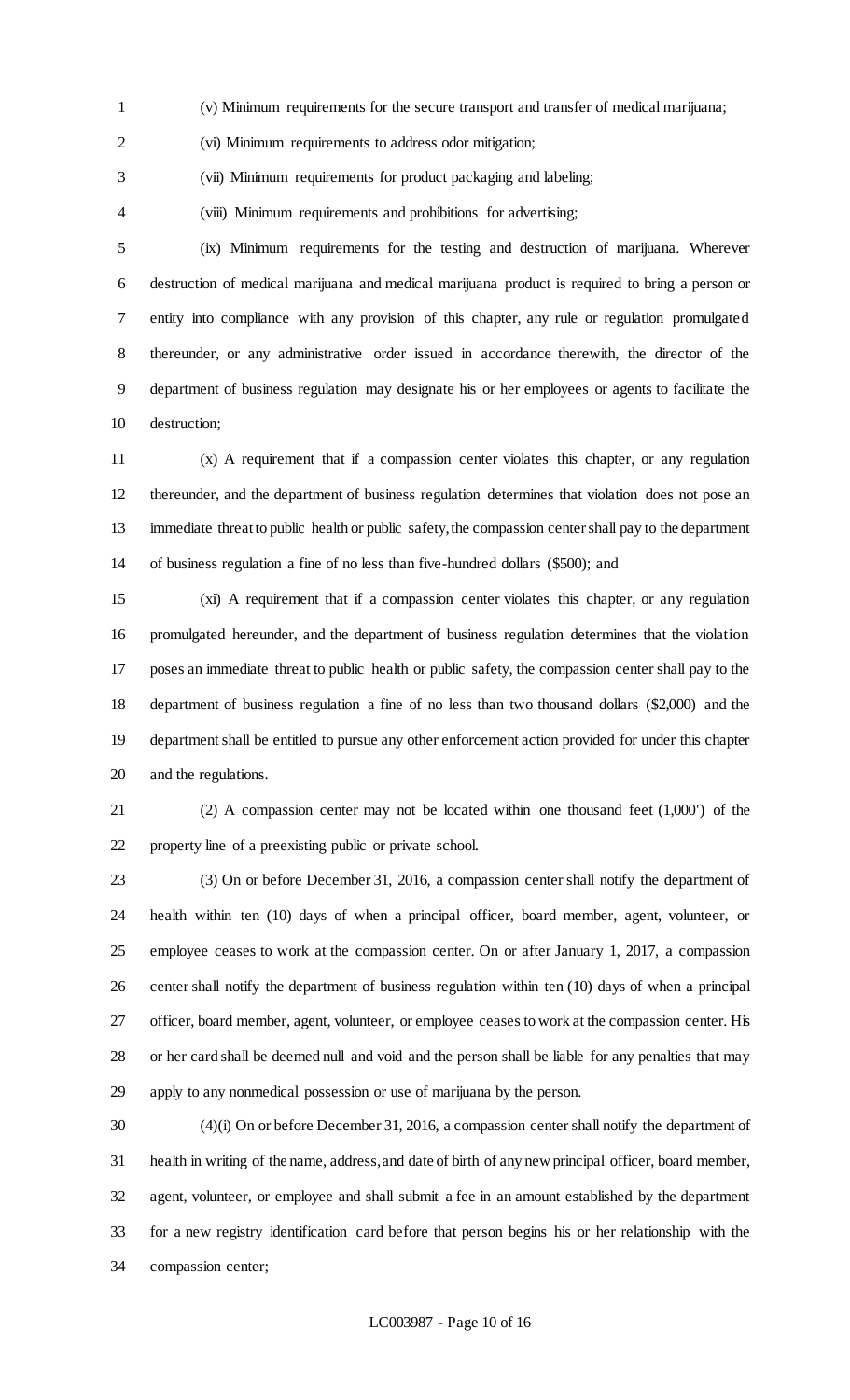(ii) On or after January 1, 2017, a compassion center shall notify the department of business regulation, in writing, of the name, address, and date of birth of any new principal officer, board member, agent, volunteer, or employee and shall submit a fee in an amount established by the department of business regulation for a new registry identification card before that person begins his or her relationship with the compassion center;

 (5) A compassion center shall implement appropriate security measures to deter and prevent the unauthorized entrance into areas containing marijuana and the theft of marijuana and shall ensure that each location has an operational security alarm system. Each compassion center shall request that the department of public safety division of state police visit the compassion center to inspect the security of the facility and make any recommendations regarding the security of the facility and its personnel within ten (10) days prior to the initial opening of each compassion center. The recommendations shall not be binding upon any compassion center, nor shall the lack of implementation of the recommendations delay or prevent the opening or operation of any center. If the department of public safety division of state police does not inspect the compassion center within the ten-day (10) period, there shall be no delay in the compassion center's opening.

 (6) The operating documents of a compassion center shall include procedures for the oversight of the compassion center and procedures to ensure accurate record keeping.

 (7) A compassion center is prohibited from acquiring, possessing, cultivating, manufacturing, delivering, transferring, transporting, supplying, or dispensing marijuana for any purpose except to assist patient cardholders with the medical use of marijuana directly or through the qualifying patient's primary caregiver or authorized purchaser.

 (8) All principal officers and board members of a compassion center must be residents of the state of Rhode Island.

 (9) Each time a new, registered, qualifying patient visits a compassion center, it shall provide the patient with a frequently-asked-questions sheet, designed by the department, that explains the limitations on the right to use medical marijuana under state law.

 (10) Effective July 1, 2017, each compassion center shall be subject to any regulations promulgated by the departments of health and business regulation that specify how marijuana must be tested for items, included but not limited to, cannabinoid profile and contaminants.

 (11) Effective January 1, 2017, each compassion center shall be subject to any product labeling requirements promulgated by the department of business regulation.

 (12) Each compassion center shall develop, implement, and maintain on the premises employee, volunteer, and agent policies and procedures to address the following requirements:

(i) A job description or employment contract developed for all employees and agents, and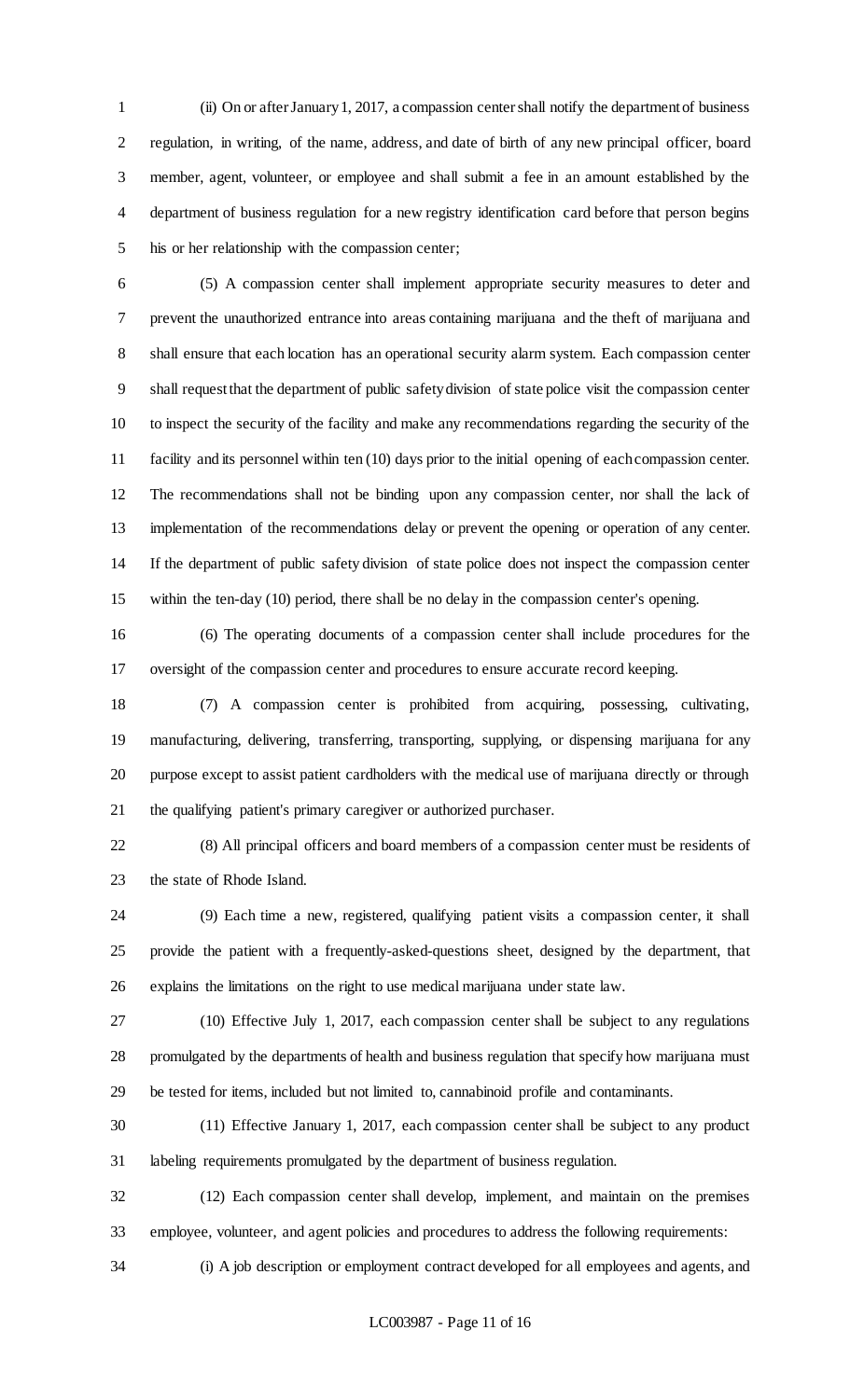- a volunteer agreement for all volunteers, that includes duties, authority, responsibilities,
- qualifications, and supervision; and
- 

(ii) Training in, and adherence to, state confidentiality laws.

- (13) Each compassion center shall maintain a personnel record for each employee, agent, and volunteer that includes an application and a record of any disciplinary action taken.
- (14) Each compassion center shall develop, implement, and maintain on the premises an on-site training curriculum, or enter into contractual relationships with outside resources capable of meeting employee training needs, that includes, but is not limited to, the following topics:
- (i) Professional conduct, ethics, and patient confidentiality; and
- (ii) Informational developments in the field of medical use of marijuana.
- (15) Each compassion center entity shall provide each employee, agent, and volunteer, at the time of his or her initial appointment, training in the following:
- 

(i) The proper use of security measures and controls that have been adopted; and

 (ii) Specific procedural instructions on how to respond to an emergency, including robbery or violent accident.

 (16) All compassion centers shall prepare training documentation for each employee and volunteer and have employees and volunteers sign a statement indicating the date, time, and place the employee and volunteer received the training and topics discussed, to include name and title of presenters. The compassion center shall maintain documentation of an employee's and a volunteer's training for a period of at least six (6) months after termination of an employee's employment or the volunteer's volunteering.

(g) Maximum amount of usable marijuana to be dispensed:

 (1) A compassion center or principal officer, board member, agent, volunteer, or employee of a compassion center may not dispense more than two and one-half ounces (2.5 oz.) of usable marijuana, or its equivalent, to a qualifying patient directly or through a qualifying patient's primary caregiver or authorized purchaser during a fifteen-day (15) period.

 (2) A compassion center or principal officer, board member, agent, volunteer, or employee of a compassion center may not dispense an amount of usable marijuana, or its equivalent, to a patient cardholder, qualifying patient, a qualifying patient's primary caregiver, or a qualifying patient's authorized purchaser that the compassion center, principal officer, board member, agent, volunteer, or employee knows would cause the recipient to possess more marijuana than is permitted under the Edward O. Hawkins and Thomas C. Slater medical marijuana act.

 (3) Compassion centers shall utilize a database administered by the departments of health and business regulation. The database shall contain all compassion centers' transactions according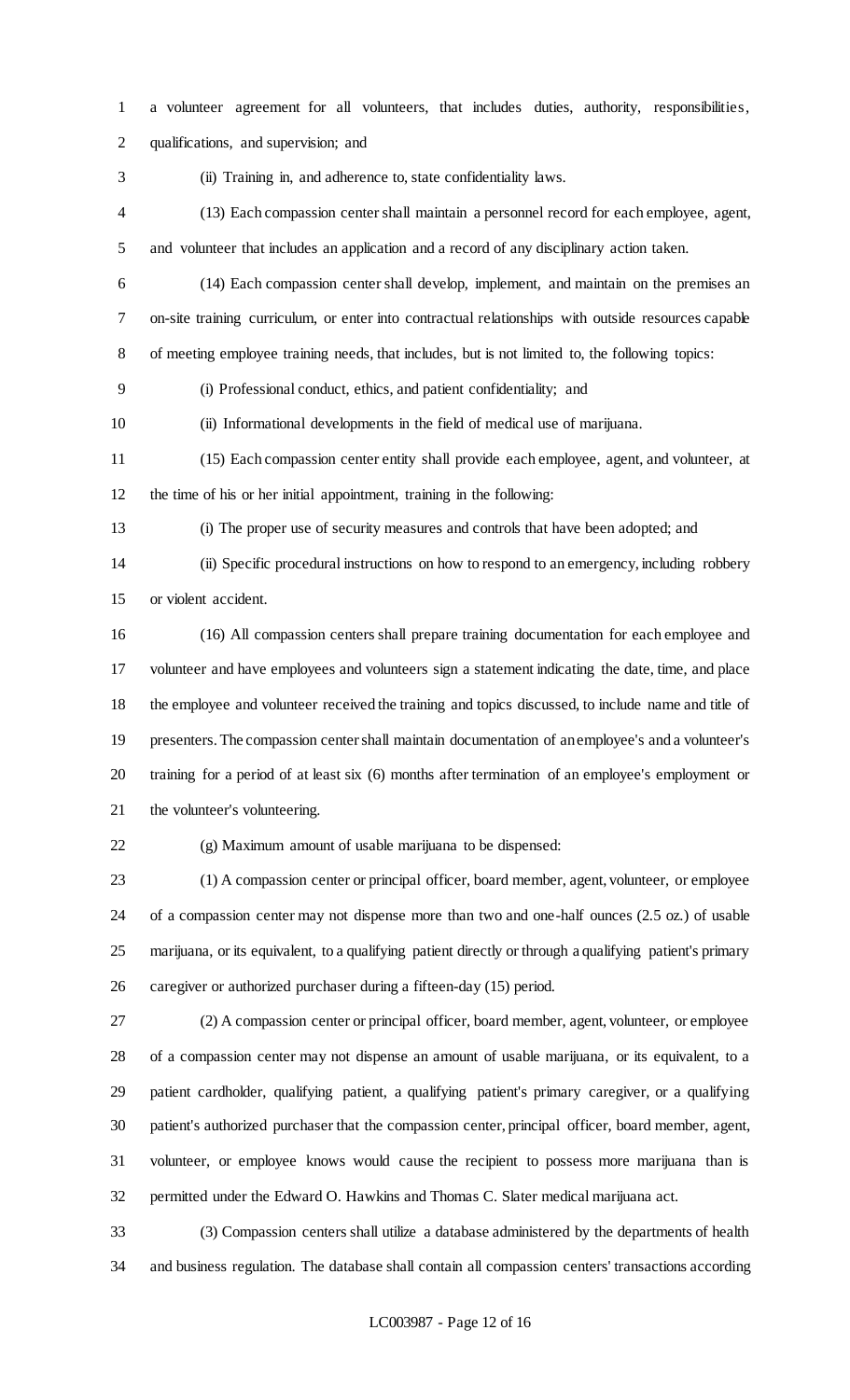to qualifying patients', authorized purchasers', and primary caregivers' registry identification numbers to protect the confidentiality of patient personal and medical information. Compassion centers will not have access to any applications or supporting information submitted by qualifying patients, authorized purchasers or primary caregivers. Before dispensing marijuana to any patient or authorized purchaser, the compassion center must utilize the database to ensure that a qualifying patient is not dispensed more than two and one-half ounces (2.5 oz.) of usable marijuana or its equivalent directly or through the qualifying patient's primary caregiver or authorized purchaser during a fifteen-day (15) period.

(h) Immunity:

 (1) No licensed compassion center shall be subject to prosecution; search, except by the departments pursuant to subsection (e) of this section; seizure; or penalty in any manner, or denied any right or privilege, including, but not limited to, civil penalty or disciplinary action by a business, occupational, or professional licensing board or entity, solely for acting in accordance with this section to assist registered qualifying patients.

 (2) No licensed compassion center shall be subject to prosecution, seizure, or penalty in any manner, or denied any right or privilege, including, but not limited to, civil penalty or disciplinary action, by a business, occupational, or professional licensing board or entity, for selling, giving, or distributing marijuana in whatever form, and within the limits established by, the department of health or the department of business regulation to another registered compassion center.

 (3) No principal officers, board members, agents, volunteers, or employees of a registered compassion center shall be subject to arrest, prosecution, search, seizure, or penalty in any manner, or denied any right or privilege, including, but not limited to, civil penalty or disciplinary action by a business, occupational, or professional licensing board or entity, solely for working for or with a compassion center to engage in acts permitted by this section.

 (4) No state employee shall be subject to arrest, prosecution or penalty in any manner, or denied any right or privilege, including, but not limited to, civil penalty, disciplinary action, termination, or loss of employee or pension benefits, for any and all conduct that occurs within the scope of his or her employment regarding the administration, execution and/or enforcement of this act, and the provisions of §§ 9-31-8 and 9-31-9 shall be applicable to this section.

(i) Prohibitions:

 (1) A compassion center must limit its inventory of seedlings, plants, and marijuana to reflect the projected needs of qualifying patients;

(2) A compassion center may not dispense, deliver, or otherwise transfer marijuana to a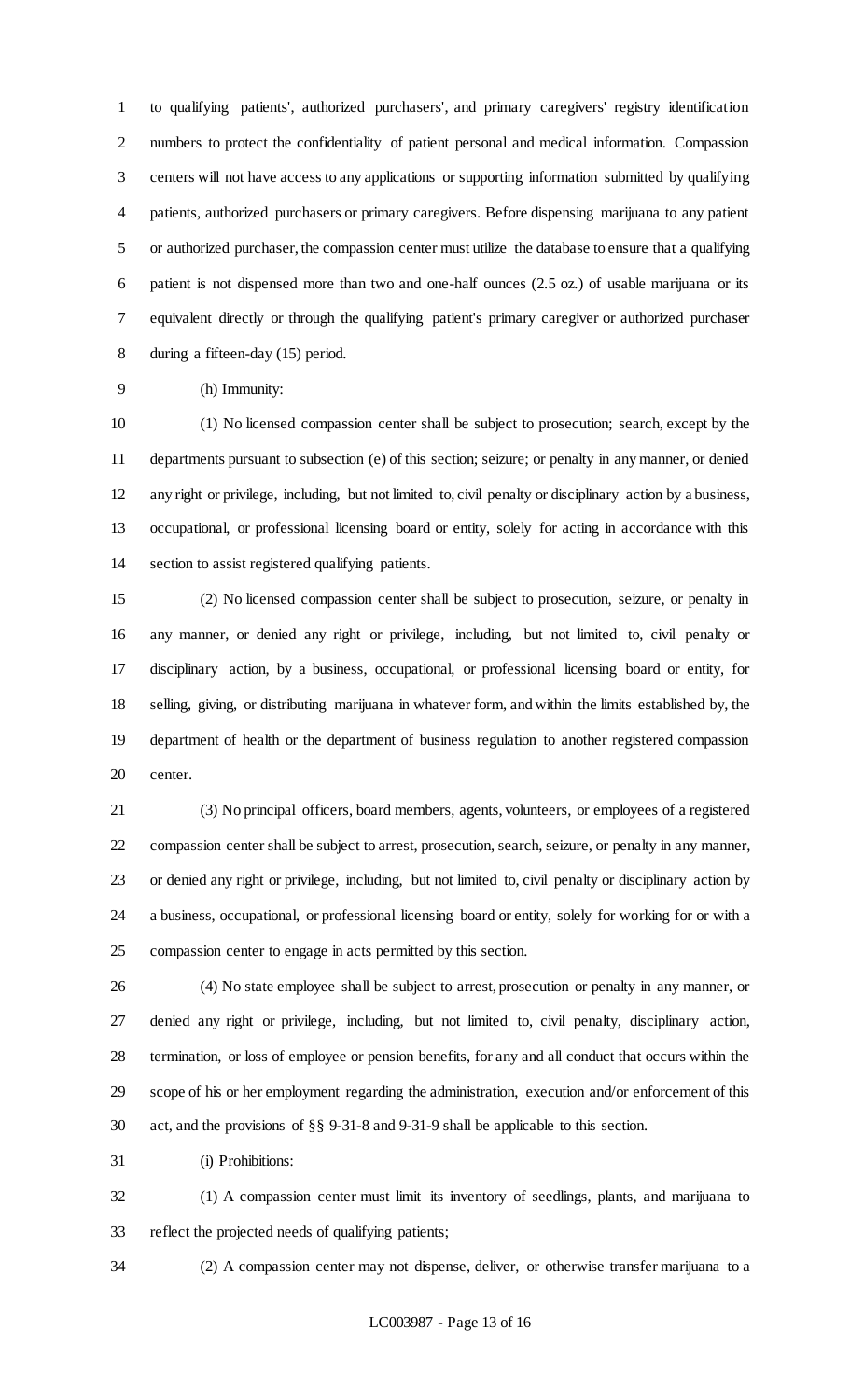person other than a patient cardholder or to a qualified patient's primary caregiver or authorized purchaser;

 (3) A compassion center may not procure, purchase, transfer, or sell marijuana to or from any entity other than a marijuana establishment licensee in accordance with the provisions of this chapter;

6 (4) A person found to have violated subsection  $(h)(2)$  or  $(h)(3)$  of this section may not be an employee, agent, volunteer, principal officer, or board member of any compassion center;

 (5) An employee, agent, volunteer, principal officer or board member of any compassion center found in violation of subsection (h)(2) or (h)(3) of this section shall have his or her registry identification revoked immediately; and

 (6) No person who has been convicted of a felony drug offense or has entered a plea of nolo contendere for a felony drug offense with a sentence of probation may be the principal officer, board member, or agent of a compassion center unless the department has determined that the person's conviction was for the medical use of marijuana or assisting with the medical use of marijuana in accordance with the terms and conditions of this chapter. A person who is employed by or is an agent, volunteer, principal officer, or board member of a compassion center in violation of this section is guilty of a civil violation punishable by a fine of up to one thousand dollars (\$1,000). A subsequent violation of this section is a misdemeanor.

(j) Legislative oversight committee:

 (1) The general assembly shall appoint a nine-member (9) oversight committee comprised of: one member of the house of representatives; one member of the senate; one physician to be selected from a list provided by the Rhode Island medical society; one nurse to be selected from a list provided by the Rhode Island state nurses association; two (2) registered qualifying patients; one registered primary caregiver; one patient advocate to be selected from a list provided by the Rhode Island patient advocacy coalition; and the superintendent of the department of public safety, or his/her designee.

 (2) The oversight committee shall meet at least six (6) times per year for the purpose of evaluating and making recommendations to the general assembly regarding:

- (i) Patients' access to medical marijuana;
- (ii) Efficacy of compassion centers;

(iii) Physician participation in the Medical Marijuana Program;

(iv) The definition of qualifying medical condition; and

(v) Research studies regarding health effects of medical marijuana for patients.

(3) On or before January 1 of every even numbered year, the oversight committee shall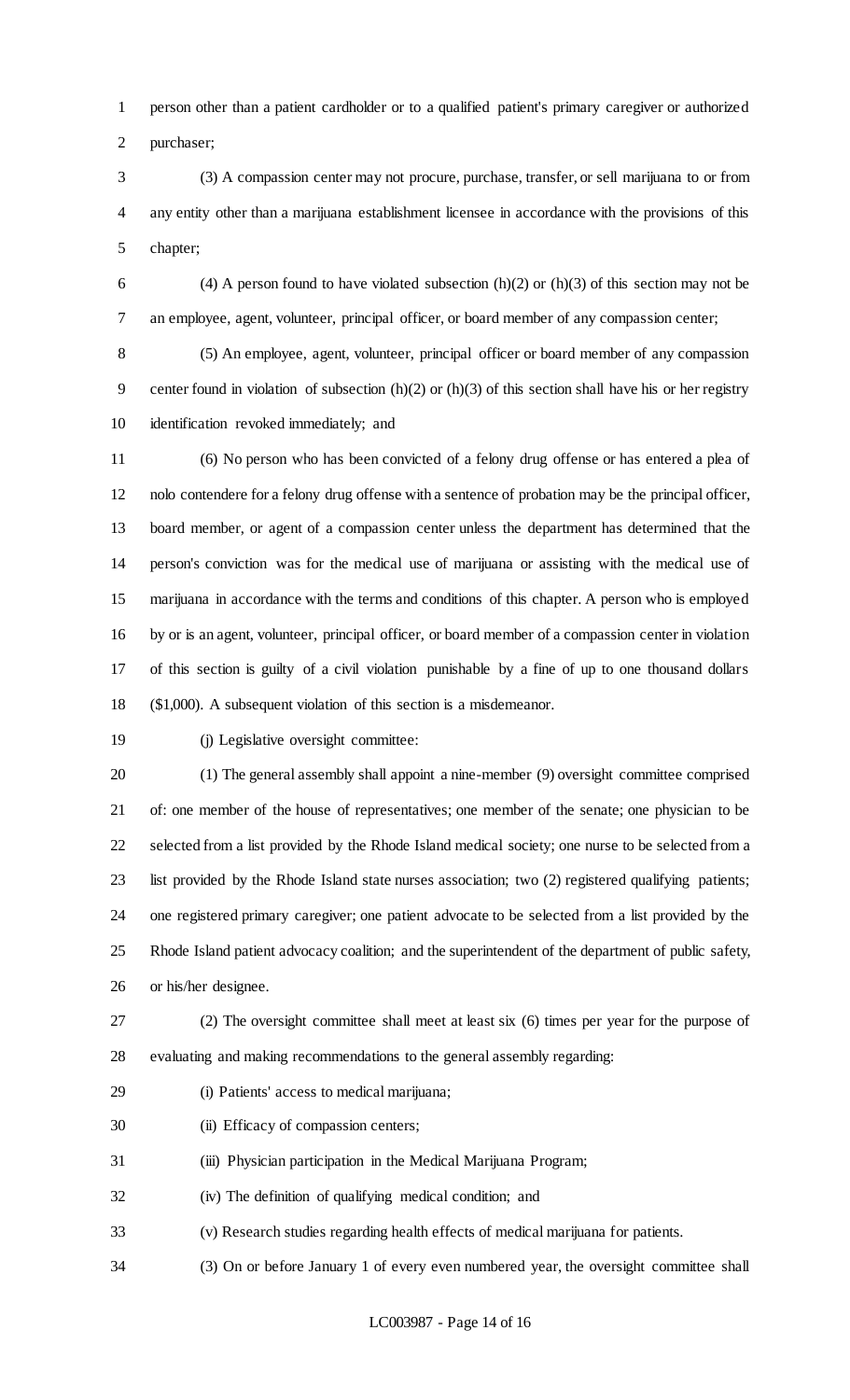- report to the general assembly on its findings.
- (k) License required. No person or entity shall engage in activities described in this section
- without a compassion center license issued by the department of business regulation.
- (l) Any compassion center license issued pursuant to this chapter shall be valid only for the
- 5 compassion center which is the subject of the license and is not transferrable to any other owner or
- location.
- (m) Any new compassion center license awarded pursuant to the department of business
- regulation lottery-based licensure process shall only be issued if the applicant winning the lottery
- process does not change, transfer or alter the location and ownership from the location and
- ownership indicated on the approved application.
- SECTION 2. This act shall take effect upon passage.

#### ======== LC003987 ========